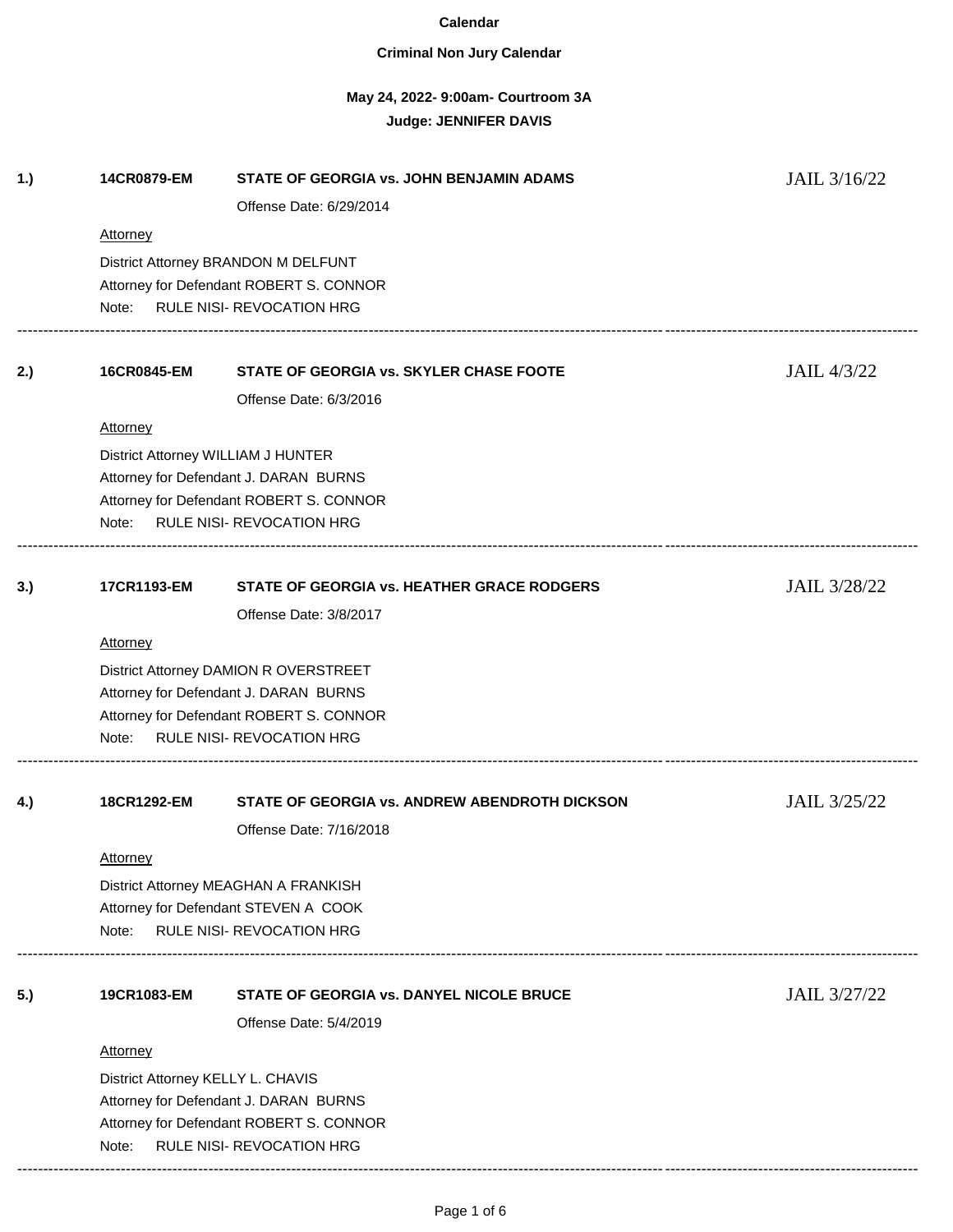## **Criminal Calendar**

| 6.)  | 20CR0954-EM                               | STATE OF GEORGIA vs. HAYES ANNA WILMS                                              | JAIL 2/24/22 |  |
|------|-------------------------------------------|------------------------------------------------------------------------------------|--------------|--|
|      |                                           | Offense Date: 6/11/2020                                                            |              |  |
|      | <b>Attorney</b>                           |                                                                                    |              |  |
|      |                                           | Attorney for Defendant J. DARAN BURNS                                              |              |  |
|      |                                           | Attorney for Defendant ROBERT S. CONNOR                                            |              |  |
|      | <b>RULE NISI- REVOCATION HRG</b><br>Note: |                                                                                    |              |  |
| 7.)  | 21CR0151-EM                               | STATE OF GEORGIA vs. JUSTIN TYLER PAGE                                             |              |  |
|      |                                           | Offense Date: 11/25/2019                                                           |              |  |
|      | <b>Attorney</b>                           |                                                                                    |              |  |
|      | District Attorney ALEX SLOOPE             |                                                                                    |              |  |
|      |                                           | Attorney for Defendant BENJAMIN BRADLEY REED                                       |              |  |
|      | <b>STINSON PLEA</b><br>Note:              |                                                                                    |              |  |
| 8.)  | 21CR0778-EM                               | STATE OF GEORGIA vs. DAVID ANDREW KACSUR                                           |              |  |
|      |                                           | Offense Date: 10/24/2020                                                           |              |  |
|      | <b>Attorney</b>                           |                                                                                    |              |  |
|      |                                           | Attorney for Defendant BRIAN A HOBBS                                               |              |  |
|      |                                           | District Attorney DAMION R OVERSTREET                                              |              |  |
|      | Note:                                     | PLEA SET FROM 5/10                                                                 |              |  |
| 9.)  | 21CR1109-EM                               | STATE OF GEORGIA vs. MICHAEL ALEXANDER VANDERFORD                                  |              |  |
|      |                                           | Offense Date: 12/23/2019                                                           |              |  |
|      | <b>Attorney</b>                           |                                                                                    |              |  |
|      |                                           | Attorney for Defendant MITCH J SKANDALAKIS                                         |              |  |
|      |                                           | District Attorney RANDALL JOSEPH IVEY                                              |              |  |
|      | PLEA SET AT CC<br>Note:                   |                                                                                    |              |  |
| 10.) | 21CR1207-EM                               | STATE OF GEORGIA vs. JULIA MARIA JONES                                             |              |  |
|      |                                           | Offense Date: 12/8/2020                                                            |              |  |
|      | <b>Attorney</b>                           |                                                                                    |              |  |
|      |                                           |                                                                                    |              |  |
|      |                                           | District Attorney DAMION R OVERSTREET<br>Attorney for Defendant MEREDITH A GARDIAL |              |  |
|      | <b>RULE NISI- PLEA</b><br>Note:           |                                                                                    |              |  |
|      |                                           |                                                                                    |              |  |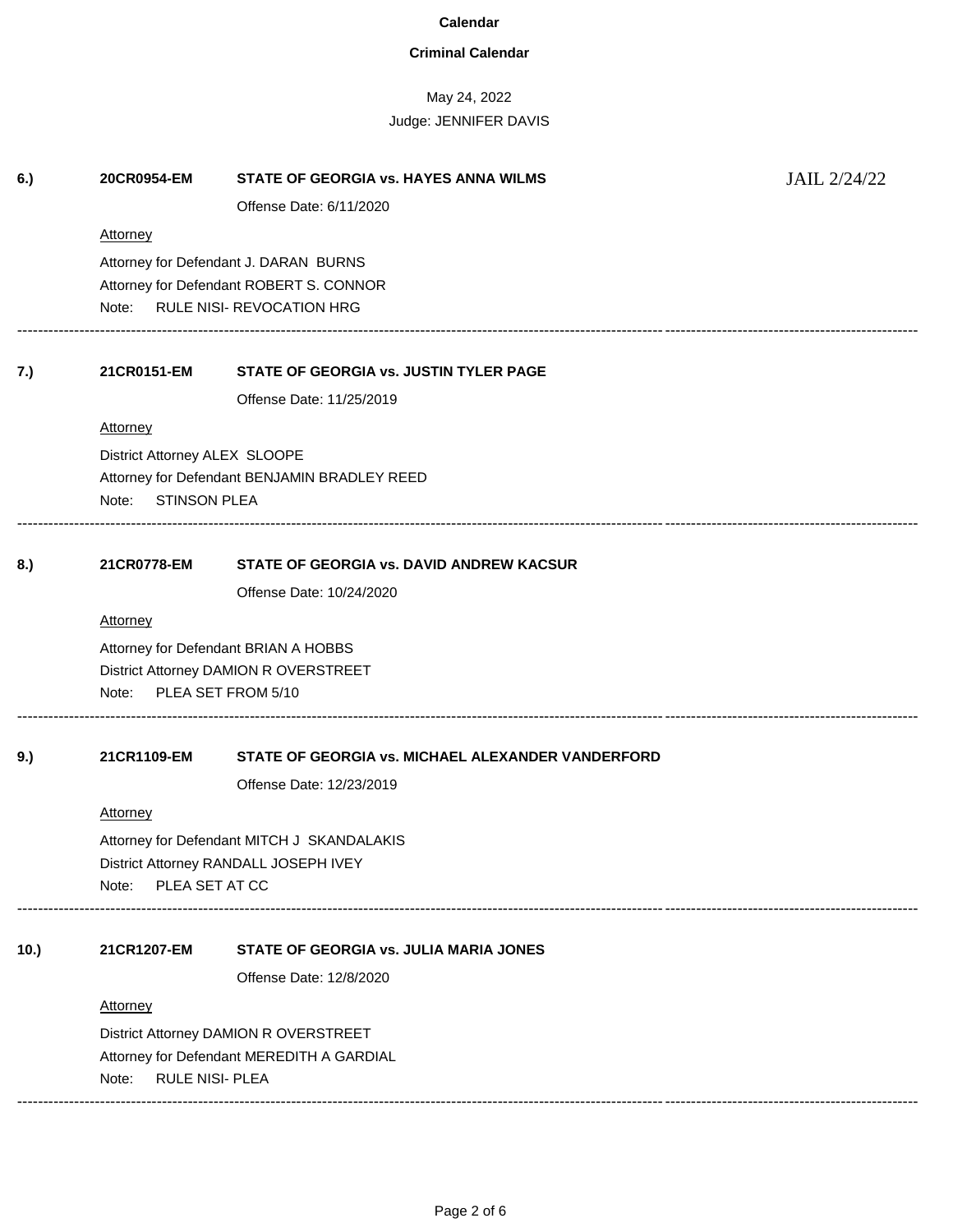## **Criminal Calendar**

| 11.) | 21CR1367-EM                                                                                                                    | STATE OF GEORGIA vs. NIJA LOU NIQUE LAWOYE<br>Offense Date: 8/9/2021 |               |  |
|------|--------------------------------------------------------------------------------------------------------------------------------|----------------------------------------------------------------------|---------------|--|
|      | Attorney                                                                                                                       |                                                                      |               |  |
|      | District Attorney ALEX SLOOPE<br>Attorney for Defendant BENJAMIN BRADLEY REED<br>Note: RULE NISI- MOTION TO WITHDRAWAL AS ATTY |                                                                      |               |  |
| 12.) | 21PI0304-EM                                                                                                                    | STATE OF GEORGIA vs. ETHAN RILEY LUX                                 |               |  |
|      |                                                                                                                                | Offense Date:                                                        |               |  |
|      | <b>Attorney</b>                                                                                                                |                                                                      |               |  |
|      |                                                                                                                                | Attorney for Defendant JONATHAN A. KESLER                            |               |  |
|      |                                                                                                                                | District Attorney WILLIAM J HUNTER                                   |               |  |
|      |                                                                                                                                | Note: RULE NISI- STINSON PLEA                                        |               |  |
| 13.) | 21PI1658-EM                                                                                                                    | STATE OF GEORGIA vs. WILLIAM JOSEPH GADDIS                           | JAIL 10/19/21 |  |
|      |                                                                                                                                | Offense Date:                                                        |               |  |
|      | <b>Attorney</b>                                                                                                                |                                                                      |               |  |
|      |                                                                                                                                | Attorney for Defendant DREW G. BISHOP                                |               |  |
|      |                                                                                                                                | District Attorney DAMION R OVERSTREET                                |               |  |
|      | Note:                                                                                                                          | <b>RULE NISI- PLEA</b>                                               |               |  |
| 14.) | 21PI1664-EM                                                                                                                    | STATE OF GEORGIA vs. KEVIN THOMAS BOTTS III                          |               |  |
|      |                                                                                                                                | Offense Date:                                                        |               |  |
|      | Attorney                                                                                                                       |                                                                      |               |  |
|      |                                                                                                                                | District Attorney DAMION R OVERSTREET                                |               |  |
|      | District Attorney ALEX SLOOPE                                                                                                  |                                                                      |               |  |
|      |                                                                                                                                | Attorney for Defendant RICHARD N. BLEVINS JR                         |               |  |
|      | Note:                                                                                                                          | RULE NISI- STINSON PLEA                                              |               |  |
| 15.) | 21PI1879-EM                                                                                                                    | STATE OF GEORGIA vs. REBECCA JACKMAN                                 |               |  |
|      |                                                                                                                                | Offense Date:                                                        |               |  |
|      | <b>Attorney</b>                                                                                                                |                                                                      |               |  |
|      |                                                                                                                                | Attorney for Defendant JEFF MCADAMS                                  |               |  |
|      |                                                                                                                                | District Attorney RANDALL JOSEPH IVEY                                |               |  |
|      | Note:                                                                                                                          | RULE NISI- STINSON PLEA                                              |               |  |
|      |                                                                                                                                |                                                                      |               |  |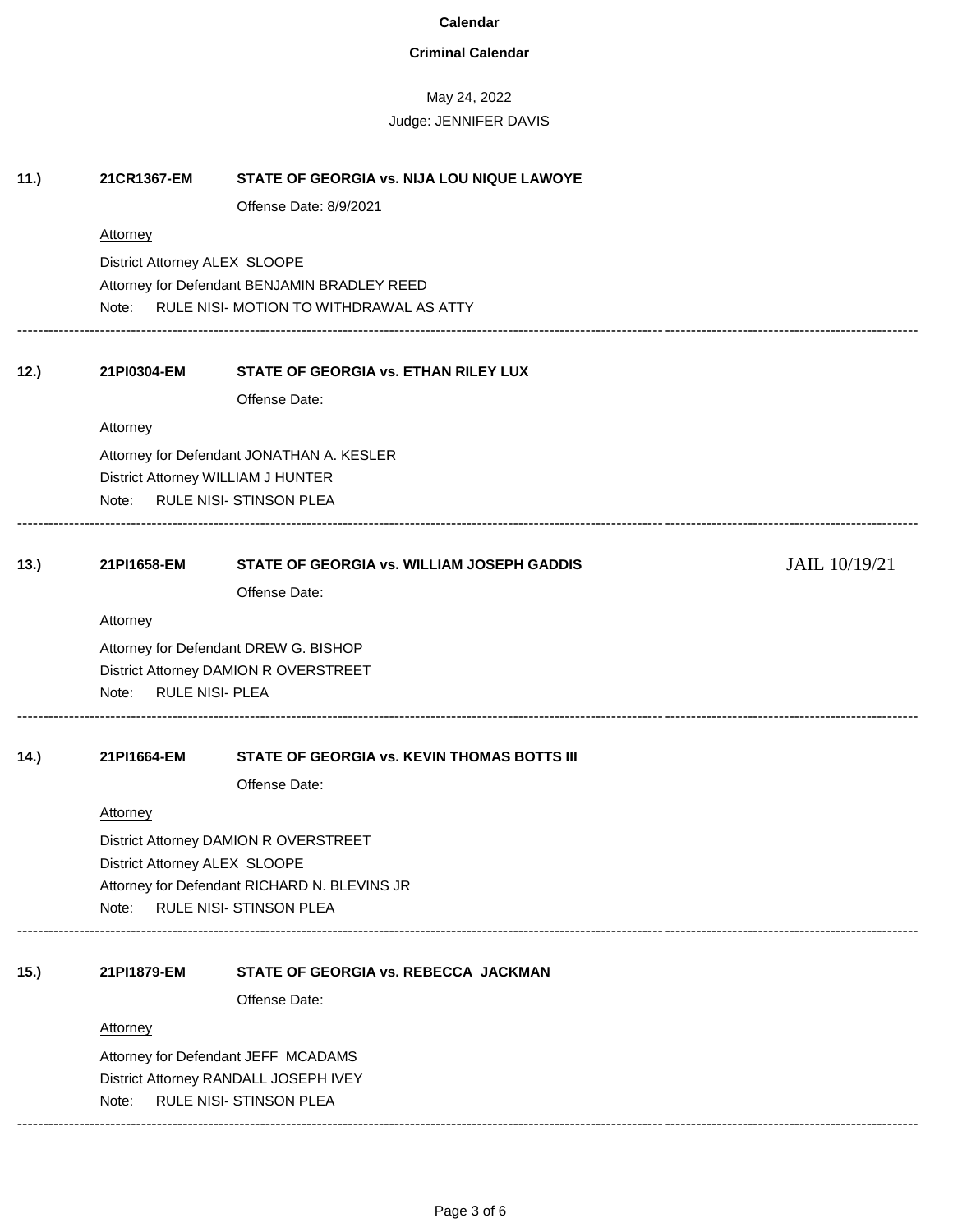## **Criminal Calendar**

| 16.) | 21PI1936-EM                                                             | STATE OF GEORGIA vs. BRYAN GARCIA          |              |  |  |  |
|------|-------------------------------------------------------------------------|--------------------------------------------|--------------|--|--|--|
|      |                                                                         | Offense Date:                              |              |  |  |  |
|      | Attorney                                                                |                                            |              |  |  |  |
|      |                                                                         | Attorney for Defendant SCOTT T. POOLE      |              |  |  |  |
|      |                                                                         | District Attorney ALEX SLOOPE              |              |  |  |  |
|      | Note:                                                                   | RULE NISI- STINSON PLEA                    |              |  |  |  |
| 17.) | 22CR0011-EM                                                             | STATE OF GEORGIA vs. ERIN CHIEMSEE WALDEN  |              |  |  |  |
|      |                                                                         | Offense Date: 5/6/2021                     |              |  |  |  |
|      | Attorney                                                                |                                            |              |  |  |  |
|      | District Attorney ALEX SLOOPE                                           |                                            |              |  |  |  |
|      |                                                                         | Attorney for Defendant ZACHARY H. SMITH    |              |  |  |  |
|      |                                                                         | Note: RULE NISI- SENTENCING HRG            |              |  |  |  |
|      |                                                                         |                                            |              |  |  |  |
| 18.  | 22PI0101-EM                                                             | STATE OF GEORGIA vs. BRANDY JEAN CLARK     | JAIL 2/4/22  |  |  |  |
|      |                                                                         | Offense Date:                              |              |  |  |  |
|      | Attorney                                                                |                                            |              |  |  |  |
|      | Note:                                                                   | RULE NISI- PLEA (DEF. ATTY. BRIAN HOBBS)   |              |  |  |  |
| 19.) | 22PI0180-EM                                                             | STATE OF GEORGIA vs. BRANDY JEAN CLARK     | JAIL 2/4/22  |  |  |  |
|      |                                                                         | Offense Date:                              |              |  |  |  |
|      | <b>Attorney</b>                                                         |                                            |              |  |  |  |
|      |                                                                         |                                            |              |  |  |  |
|      | Attorney for Defendant BRIAN A HOBBS<br><b>RULE NISI- PLEA</b><br>Note: |                                            |              |  |  |  |
|      |                                                                         |                                            |              |  |  |  |
| 20.) | 22PI0486-EM                                                             | STATE OF GEORGIA vs. SEBASTIAN A MELSON    | JAIL 3/31/22 |  |  |  |
|      |                                                                         | Offense Date:                              |              |  |  |  |
|      | Attorney                                                                |                                            |              |  |  |  |
|      | District Attorney RACHEL ASHE                                           |                                            |              |  |  |  |
|      |                                                                         | Attorney for Defendant SUSAN M ZEREINI     |              |  |  |  |
|      | Note:                                                                   | MOTION FOR BOND / REDUCTION / MODIFICATION |              |  |  |  |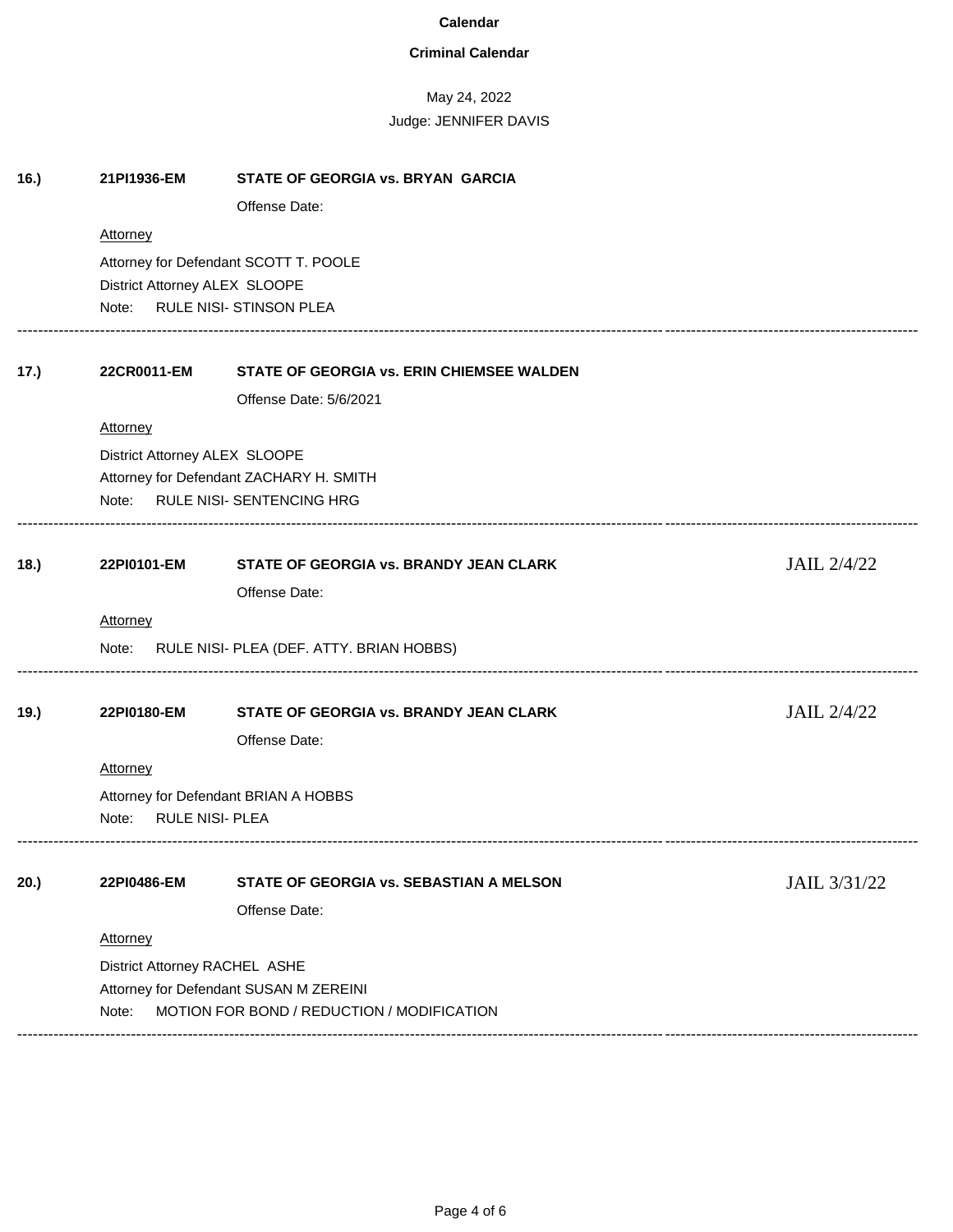### **Criminal Calendar**

## May 24, 2022 Judge: JENNIFER DAVIS

**21.) 22PI0489-EM STATE OF GEORGIA vs. JA'LYN SHALOM MCGILL** JAIL 3/31/22 Offense Date: **Attorney** Attorney for Defendant ZACHARY H. SMITH District Attorney DAMION R OVERSTREET Note: RULE NISI- MOTION TO REDUCE BOND HRG ------------------------------------------------------------------------------------------------------------------------------------------------------------------------------ **22.) 22PI0506-EM STATE OF GEORGIA vs. DIOLIGILDO OCHOA** JAIL4/4/22 Offense Date: **Attorney** District Attorney ALEX SLOOPE Note: RULE NISI- BOND HRG (DEF. ATTY. MICHAEL RAY) ------------------------------------------------------------------------------------------------------------------------------------------------------------------------------